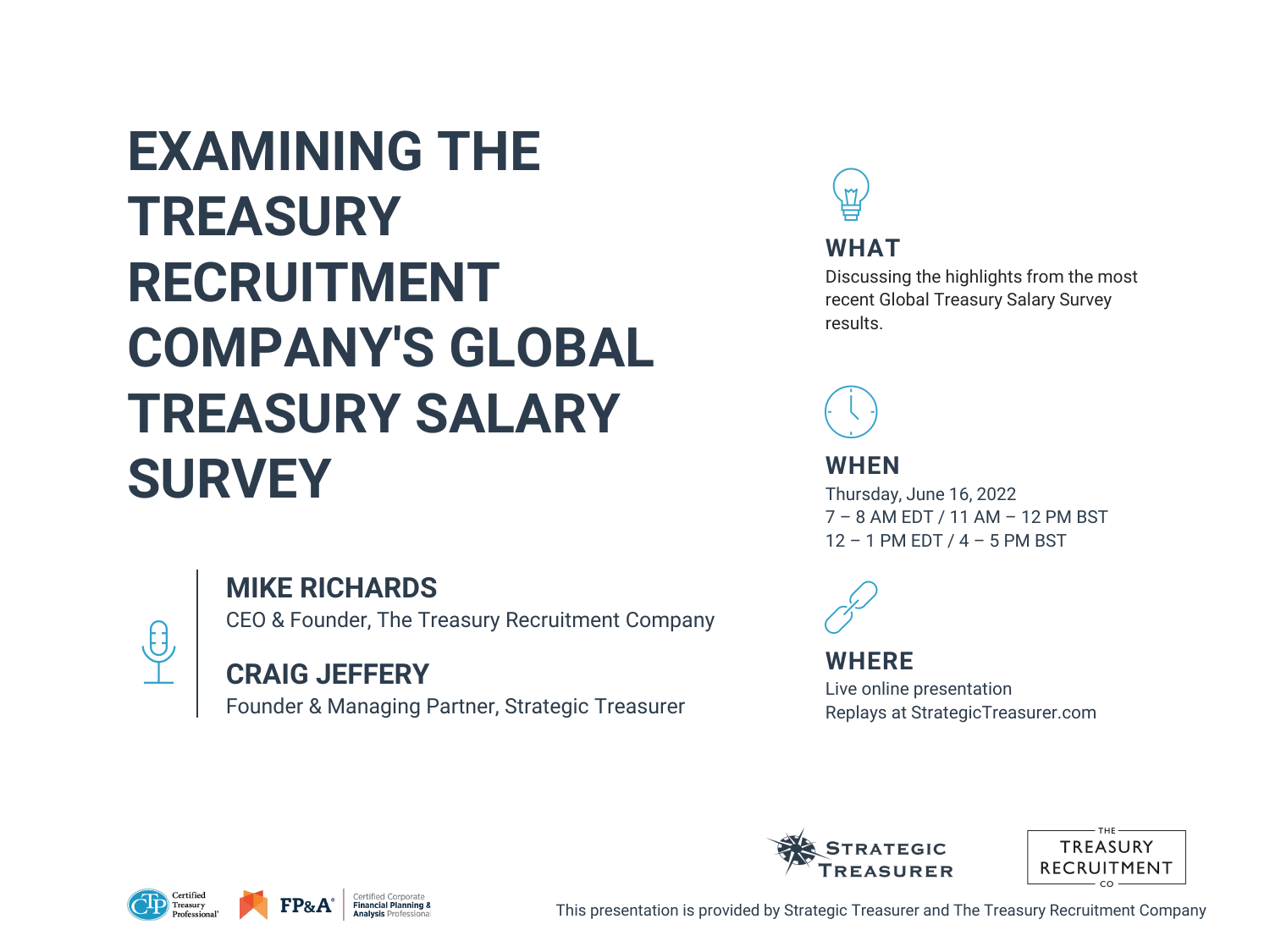

# **ABOUT THE SPEAKERS** GET TO KNOW TODAY'S SUBJECT MATTER EXPERTS



### **CRAIG JEFFERY**

Craig Jeffery formed Strategic Treasurer in 2004 to provide corporate, educational and government entities direct access to comprehensive and current assistance with their treasury and financial process needs.

His 30+ years of financial and treasury experience as a practitioner and as a consultant have uniquely qualified him to help organizations craft realistic goals and achieve significant benefits quickly.

#### TREASURY RECRUITMENT

### **MIKE RICHARDS**

Mike Richards is the CEO & Founder of The Treasury Recruitment Company who recruit Corporate Treasury professionals at all levels from Treasury Analysts to Treasury Directors.

He regularly speaks at Treasury conferences globally about:

-The power of personal branding

-How to attract, manage and retain treasury talent -The latest trends happening within the global treasury recruitment market.

In addition, Mike also hosts the popular podcast www.TreasuryCareerCorner.com where he interviews treasury professionals about their careers.

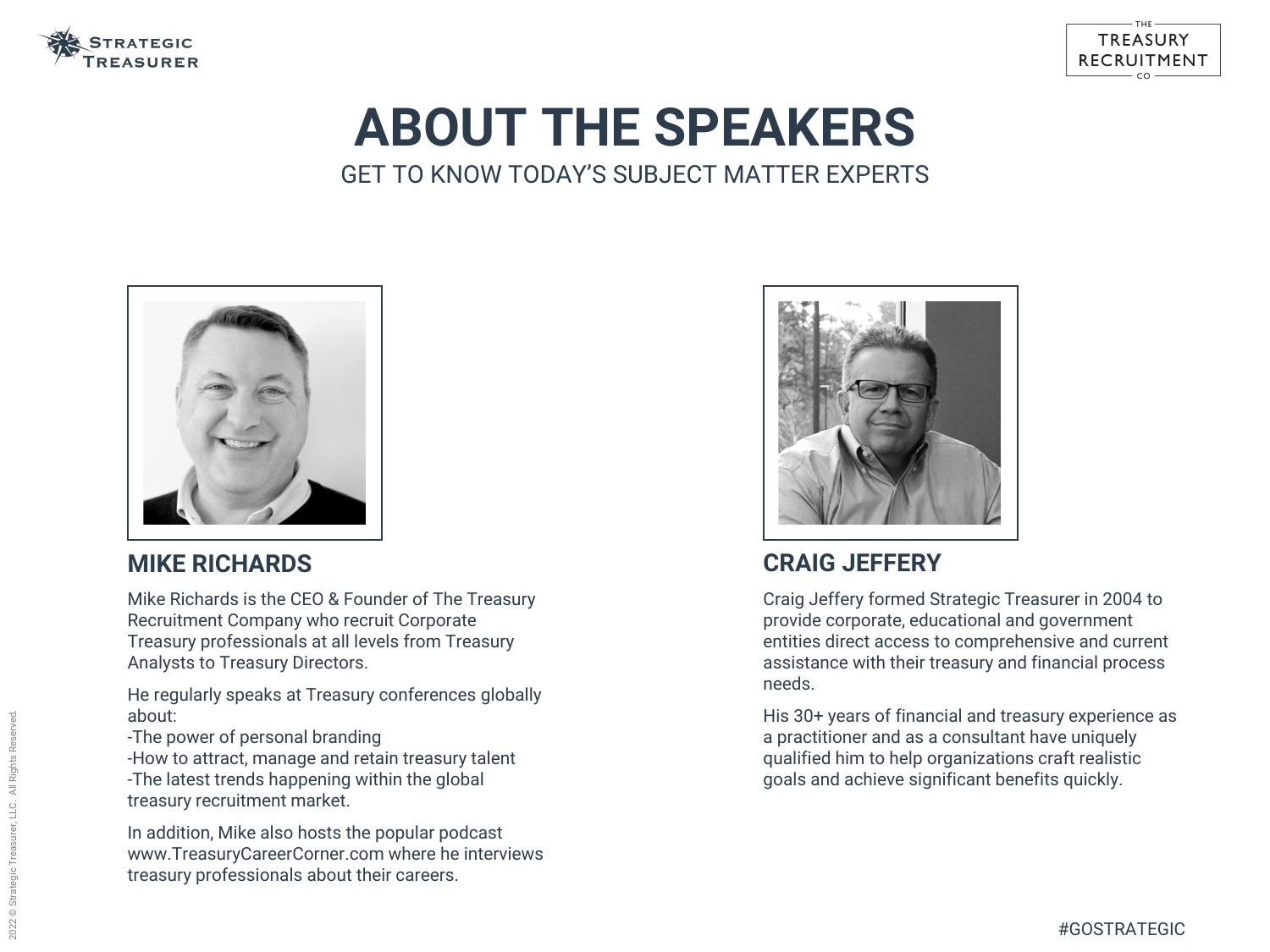#### **ABOUT THE SURVEY**

DISTINCTIVES



#### **WORK LOCALE**

SITUATIONS & PREFERENCES





# **TOPICS OF DISCUSSION**

KEY AREAS OF FOCUS & ANALYSIS





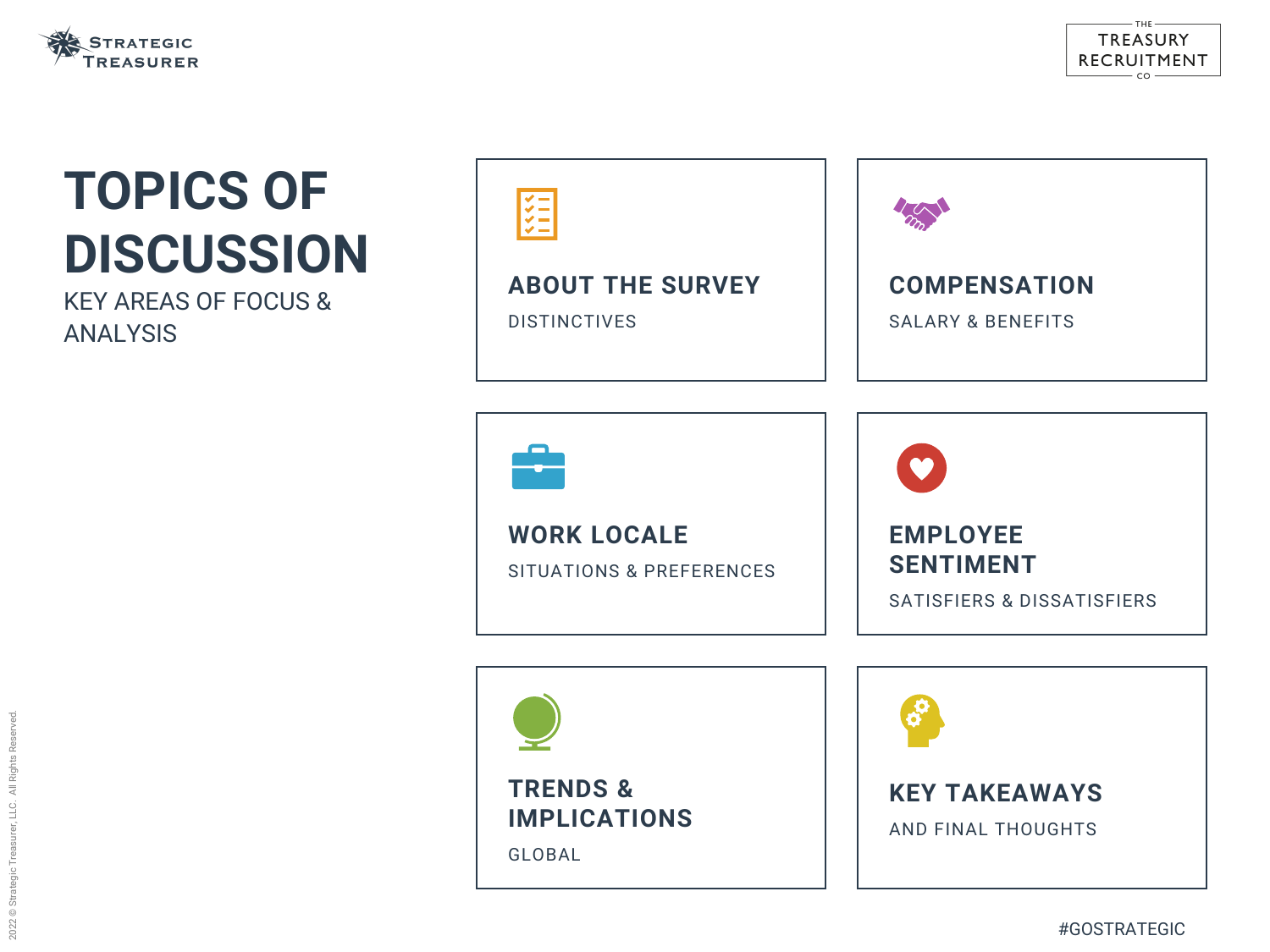

## **ABOUT THE SURVEY** Q2 2022 GLOBAL TREASURY SALARY SURVEY

### **Distinctives**

#### **Scope of data gathered**

Past experiences

- Background Current position Personal job satisfaction Overall fulfillment
- Financial reward

#### **Breadth of participants involved**

- Treasury Assistant Treasury Analyst/Dealer Treasury Manager Treasury Accountant Treasury Consultant Senior Treasury Consultant Assistant Treasurer Deputy Treasurer International/Regional Treasurer Group Treasurer
- 
- 
- 
- 
- 
- 
- Global Treasurer/Treasury Director



#### **Accuracy of data provided**

Every survey participant checked and verified Anomalies or discrepancies resolved Data from actual treasury professionals

#### TREASURY RECRUITMENT







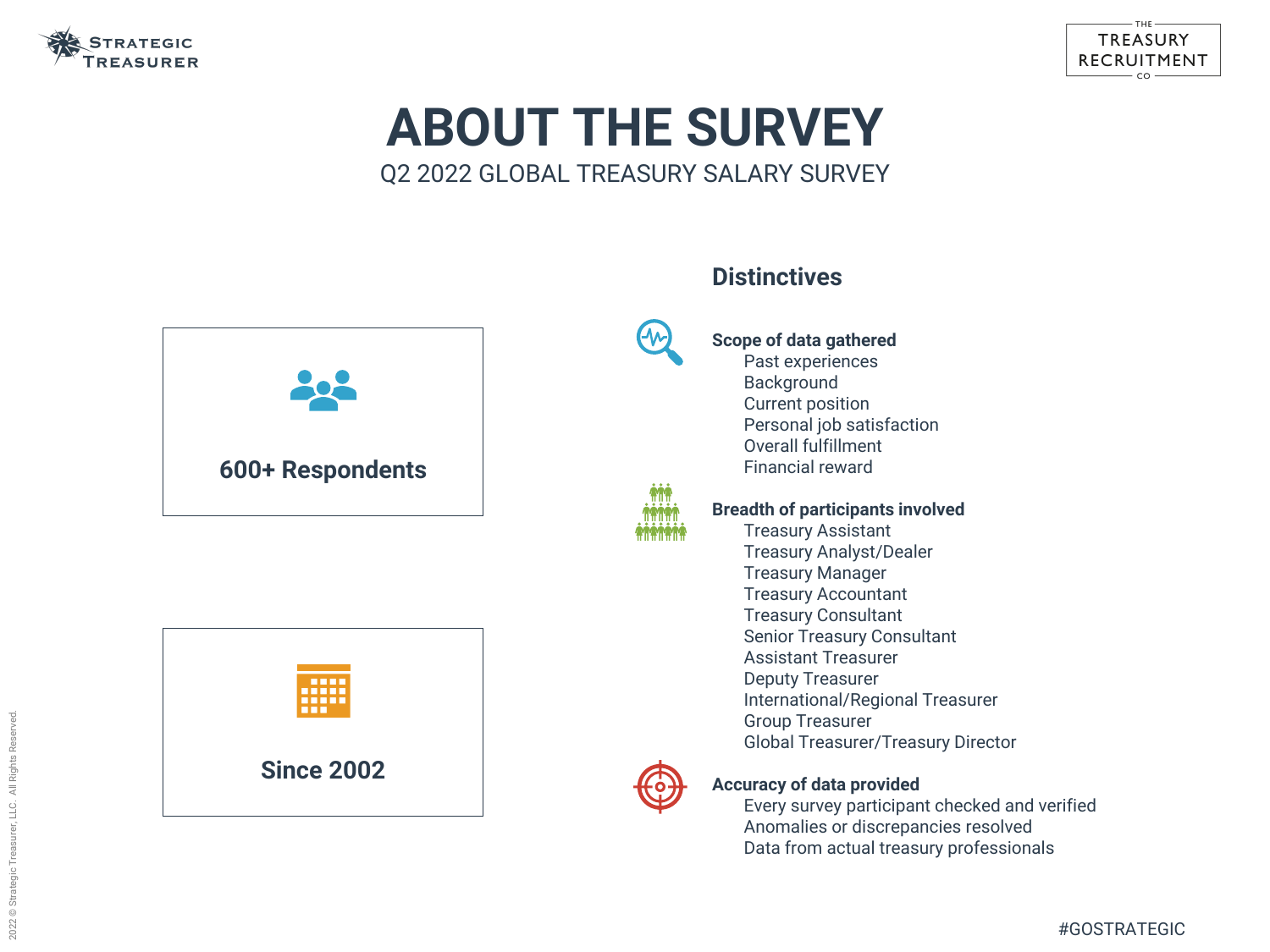

# **AVERAGE TOTAL COMPENSATION** ACROSS VARIOUS ROLES AND REGIONS

|                                              | London &<br><b>South East</b>     | <b>UK inc.</b><br><b>London &amp;</b><br><b>South East</b> | UK exc.<br>London &<br><b>South East</b> | <b>Europe</b><br>inc. UK          | <b>Europe</b><br>exc. UK          | <b>North</b><br><b>America &amp;</b><br><b>Canada</b> | <b>South</b><br><b>America</b>  | <b>Asia</b>                       | <b>Australia &amp;</b><br><b>New</b><br><b>Zealand</b> | <b>Global</b>                     |
|----------------------------------------------|-----------------------------------|------------------------------------------------------------|------------------------------------------|-----------------------------------|-----------------------------------|-------------------------------------------------------|---------------------------------|-----------------------------------|--------------------------------------------------------|-----------------------------------|
| <b>Treasury</b><br><b>Analyst</b>            | £50,768<br>€60,261<br>\$66,049    | £48,786<br>€57,910<br>\$63.469                             | £45,483<br>€53,992<br>\$59,170           | £46,270<br>€54,934<br>\$60,187    | £43,092<br>€51,174<br>\$56,041    | £59,563<br>€70,709<br>\$77,547                        | £34,560<br>€41,040<br>\$45,000  | £53,502<br>€63,498<br>\$69,591    | £58,065<br>€68,880<br>\$75,495                         | £50,932<br>€60,465<br>\$66,275    |
| <b>Treasury</b><br><b>Manager</b>            | £76,382<br>€90,665<br>\$99,373    | £74,129<br>€87,995<br>\$96,443                             | £71,779<br>€85,208<br>\$93,386           | £75,897<br>€90,063<br>\$98,717    | £77,258<br>€91,655<br>\$100,466   | £85,460<br>€101,464<br>\$111,263                      | £81,408<br>€96,672<br>\$106,000 | £81,238<br>€96,416<br>\$105,667   | £84,056<br>€99,712<br>\$109,288                        | £79,219<br>€94,024<br>\$103,076   |
| Int./<br><b>Regional</b><br><b>Treasurer</b> | £145,939<br>€173,230<br>\$189,867 | £134,707<br>€159,897<br>\$175,253                          | £123,474<br>€146,563<br>\$160,639        | £138,724<br>€164,686<br>\$180,438 | £142,190<br>€168,823<br>\$184,900 | £132,637<br>€157,510<br>\$172,663                     | <b>NA</b>                       | £170,848<br>€202,768<br>\$222,224 | £120,738<br>€143,227<br>\$156,982                      | £137,361<br>€163,070<br>\$178,688 |

#### TREASURY RECRUITMENT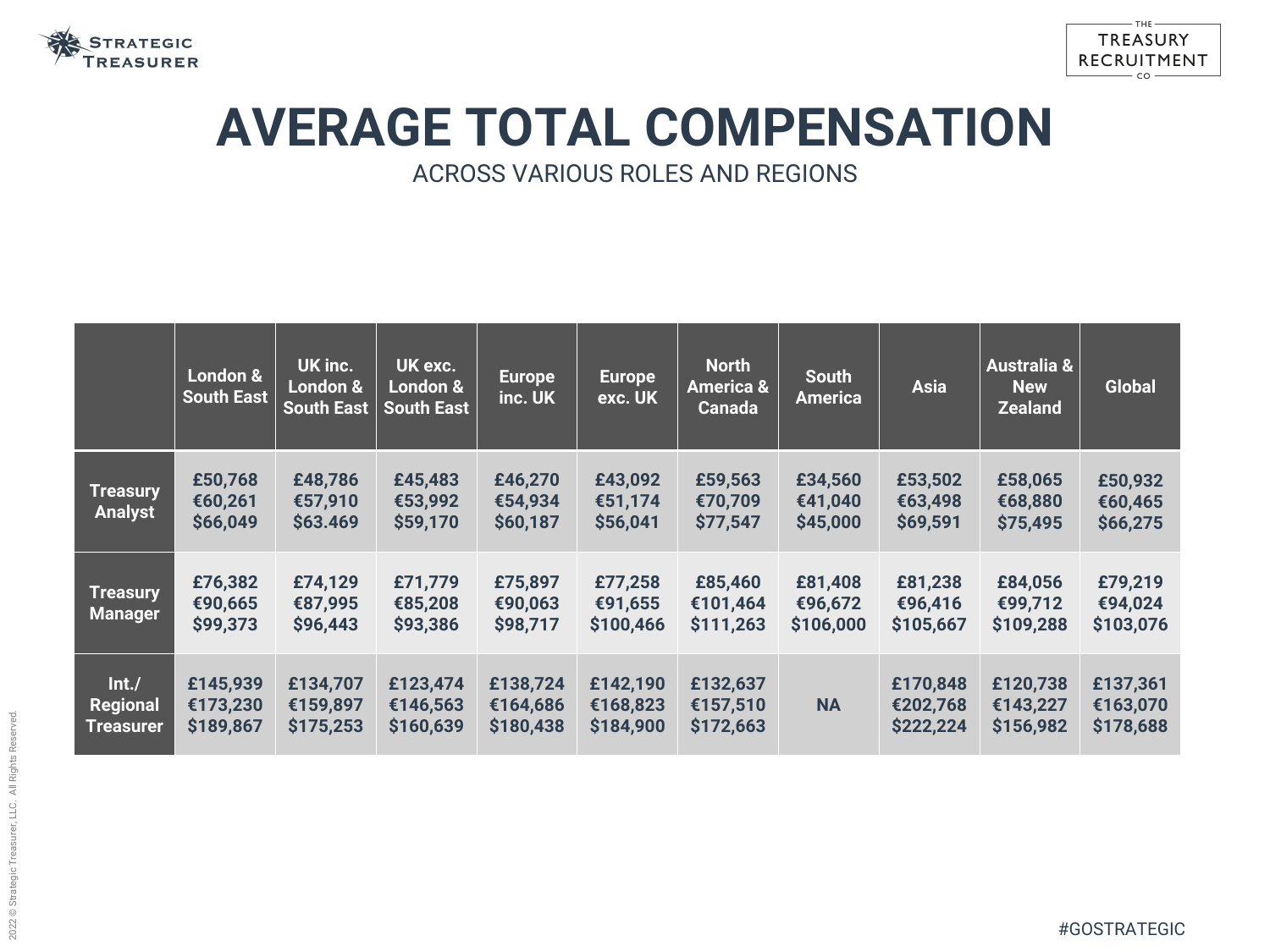#### TREASURY RECRUITMENT  $\mathsf{co}$



#GOSTRATEGIC





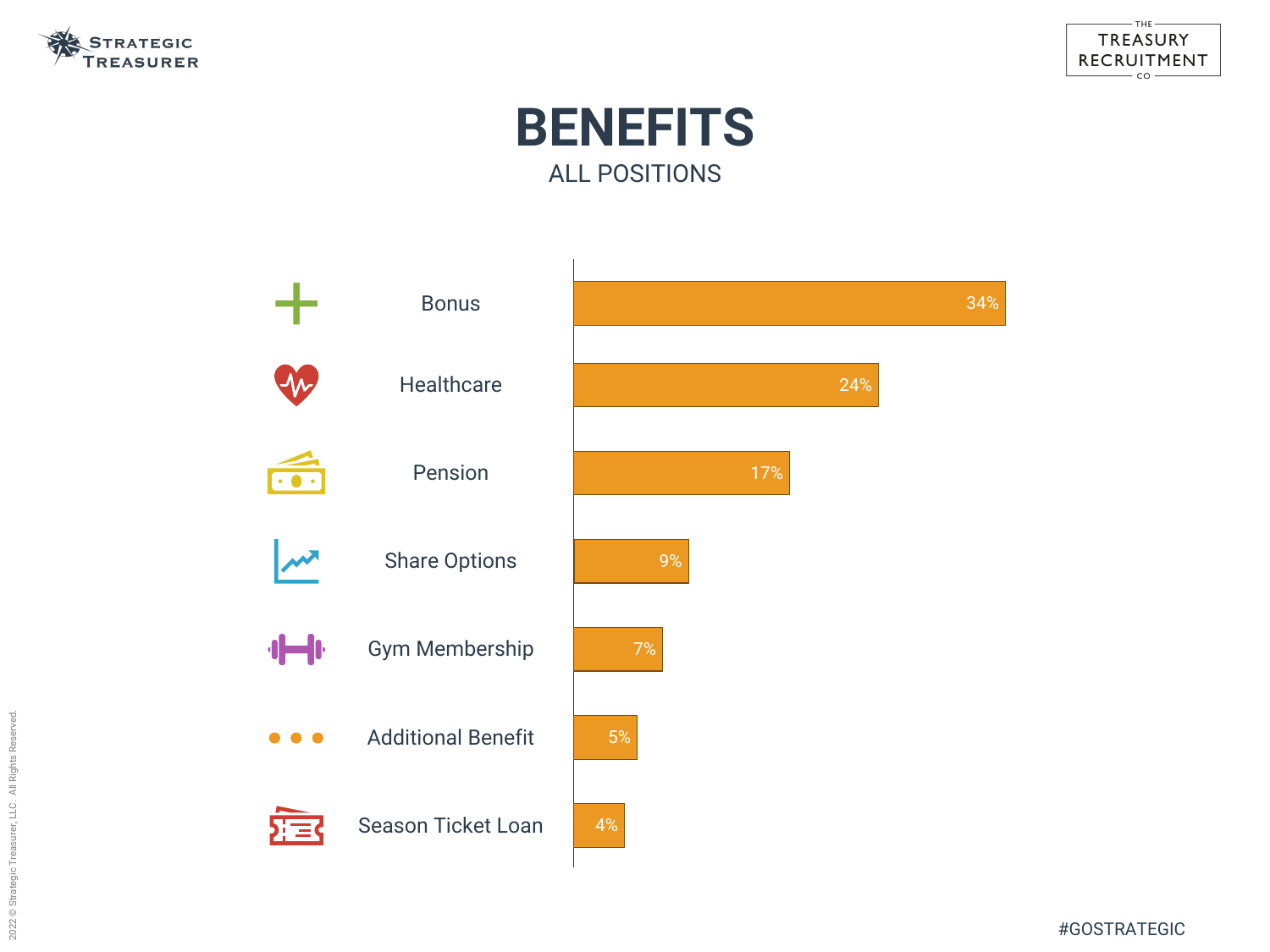

# **POLL QUESTION**







WFH. Work from home as an option or as primary.

Hybrid. WFH 3-4 days and work from the office 1-2 days.

Hybrid. WFH 1-2 days and work from the office 3-4 days.

WFO. Work from the office.

Undecided

### **What is your department's expected work location for employees (on a permanent basis or from 2023 on)?**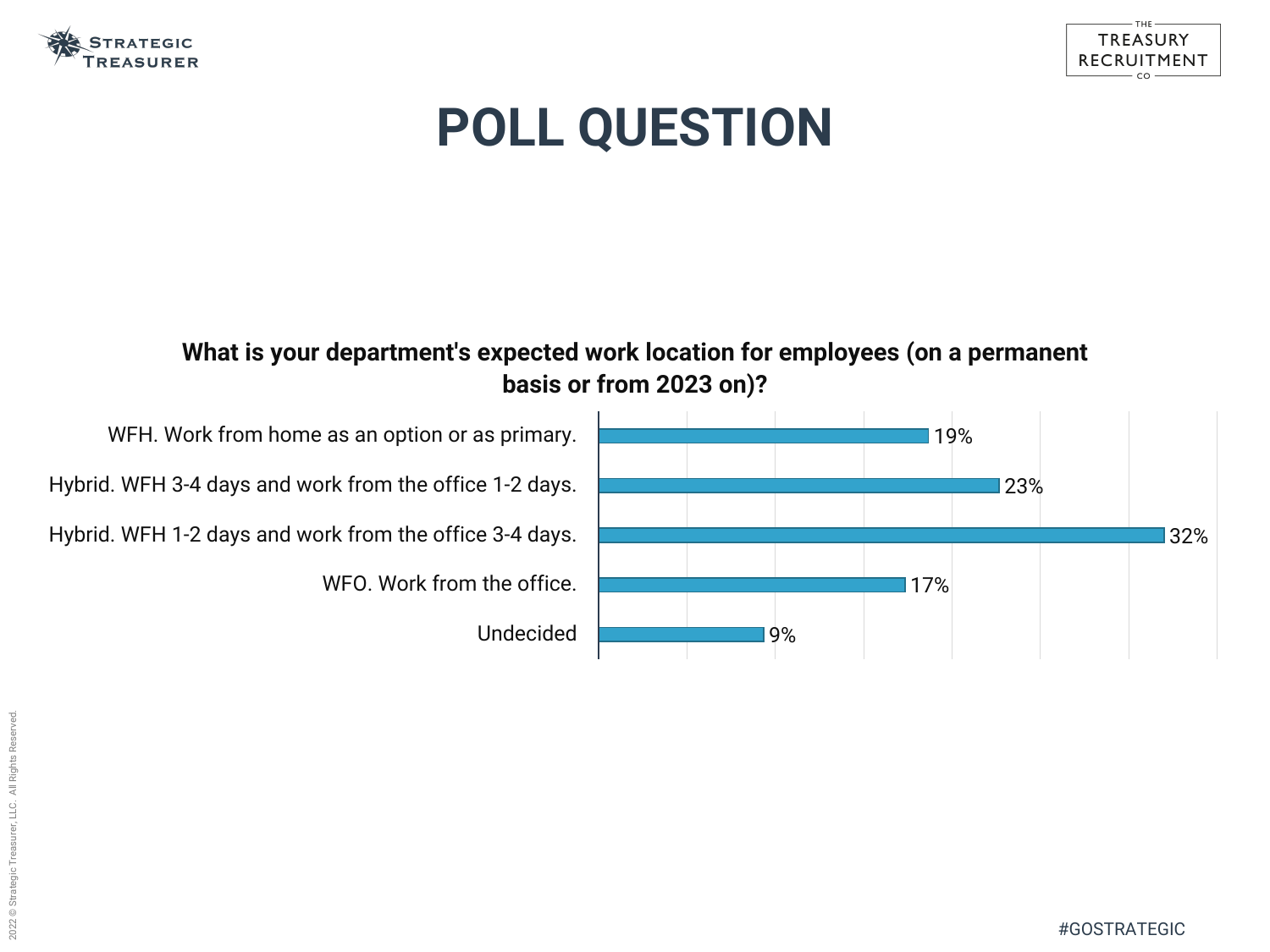#### TREASURY RECRUITMENT  $CO$

#GOSTRATEGIC



## **WORK ARRANGEMENT** LOCATIONS

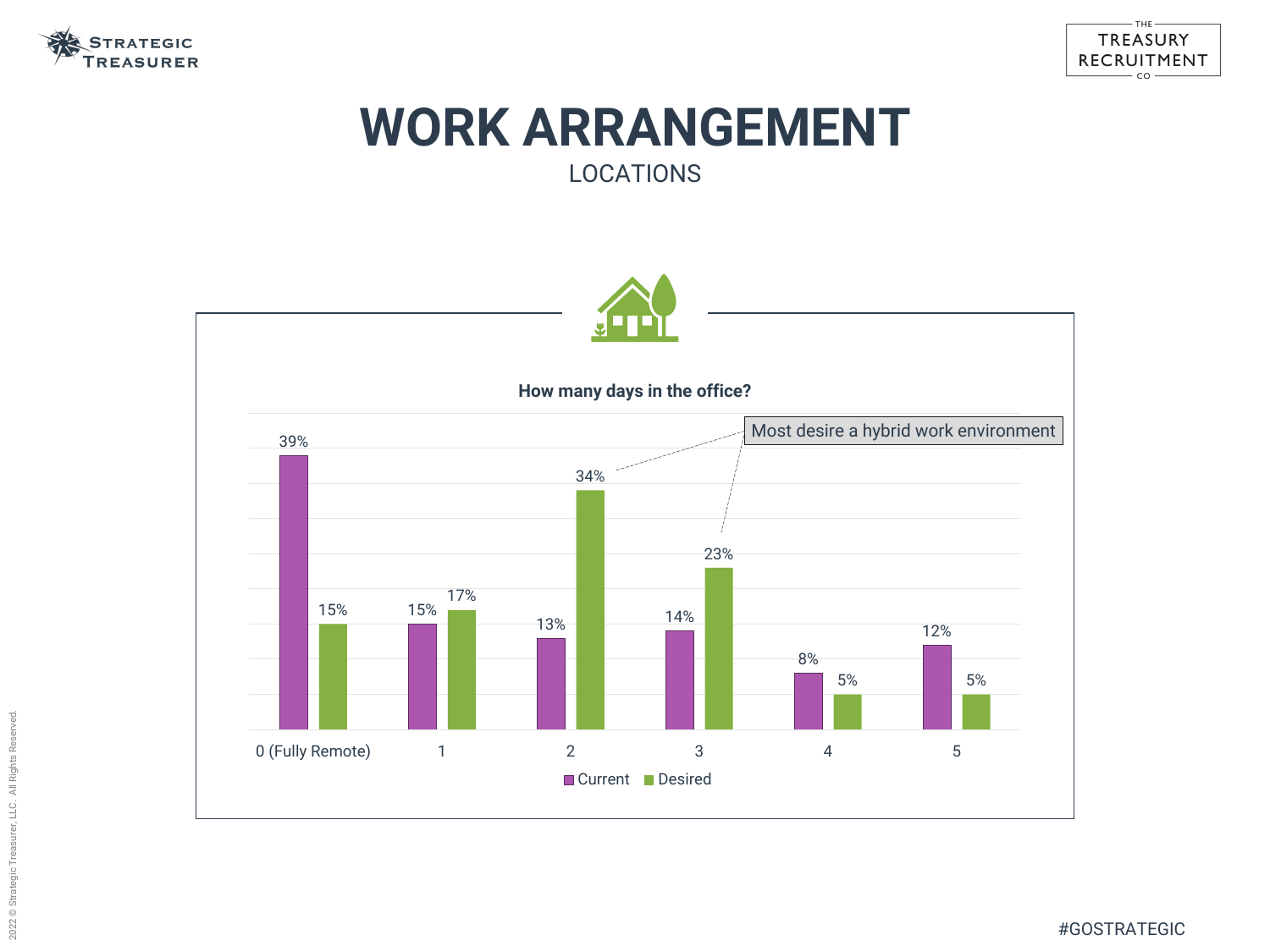



# **EMPLOYEE SENTIMENTS I** SALARY

> *Are you happy with your base salary?*

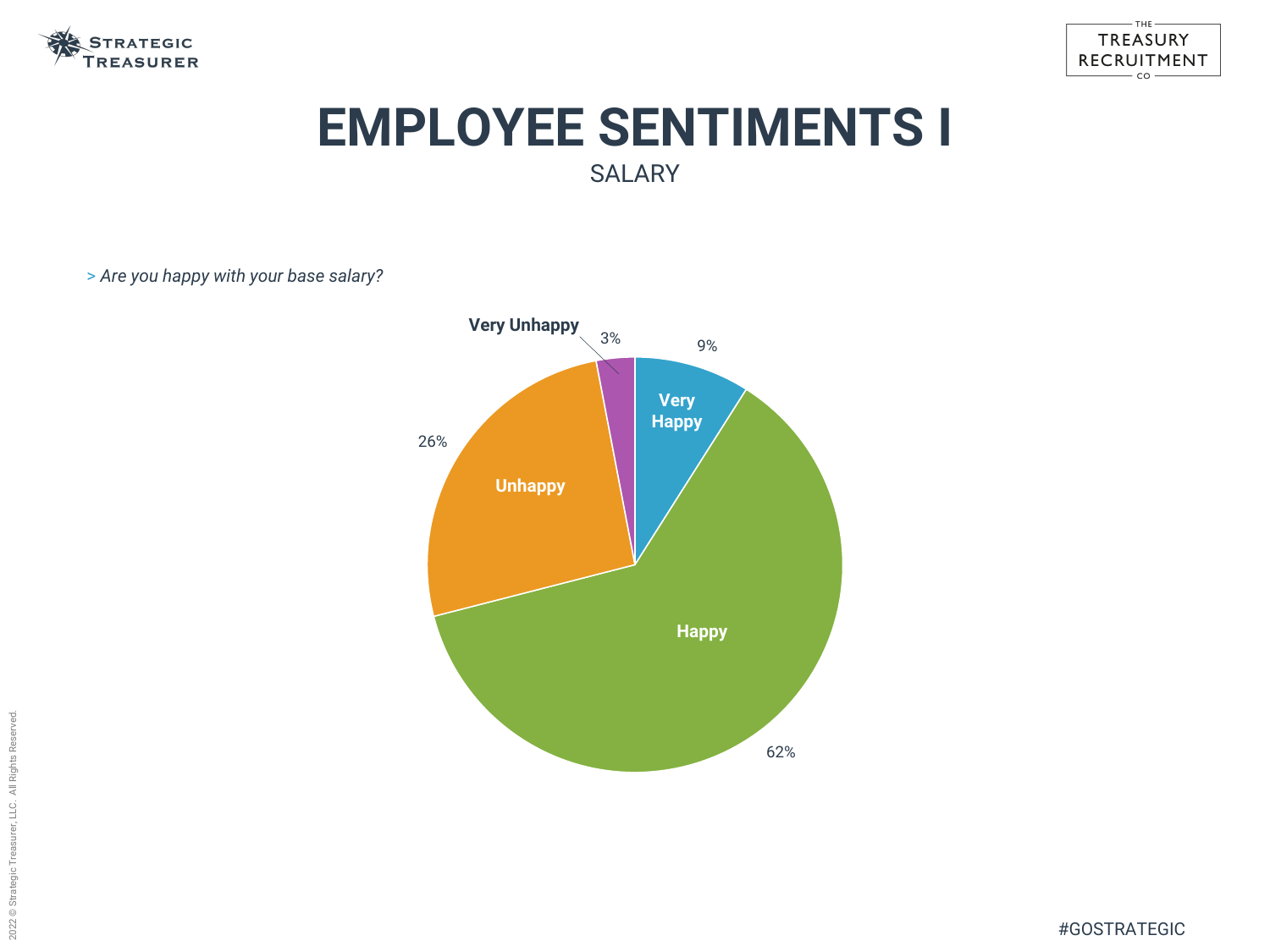





# **EMPLOYEE SENTIMENTS II** CURRENT ROLE

> *Are you happy in your current role?*

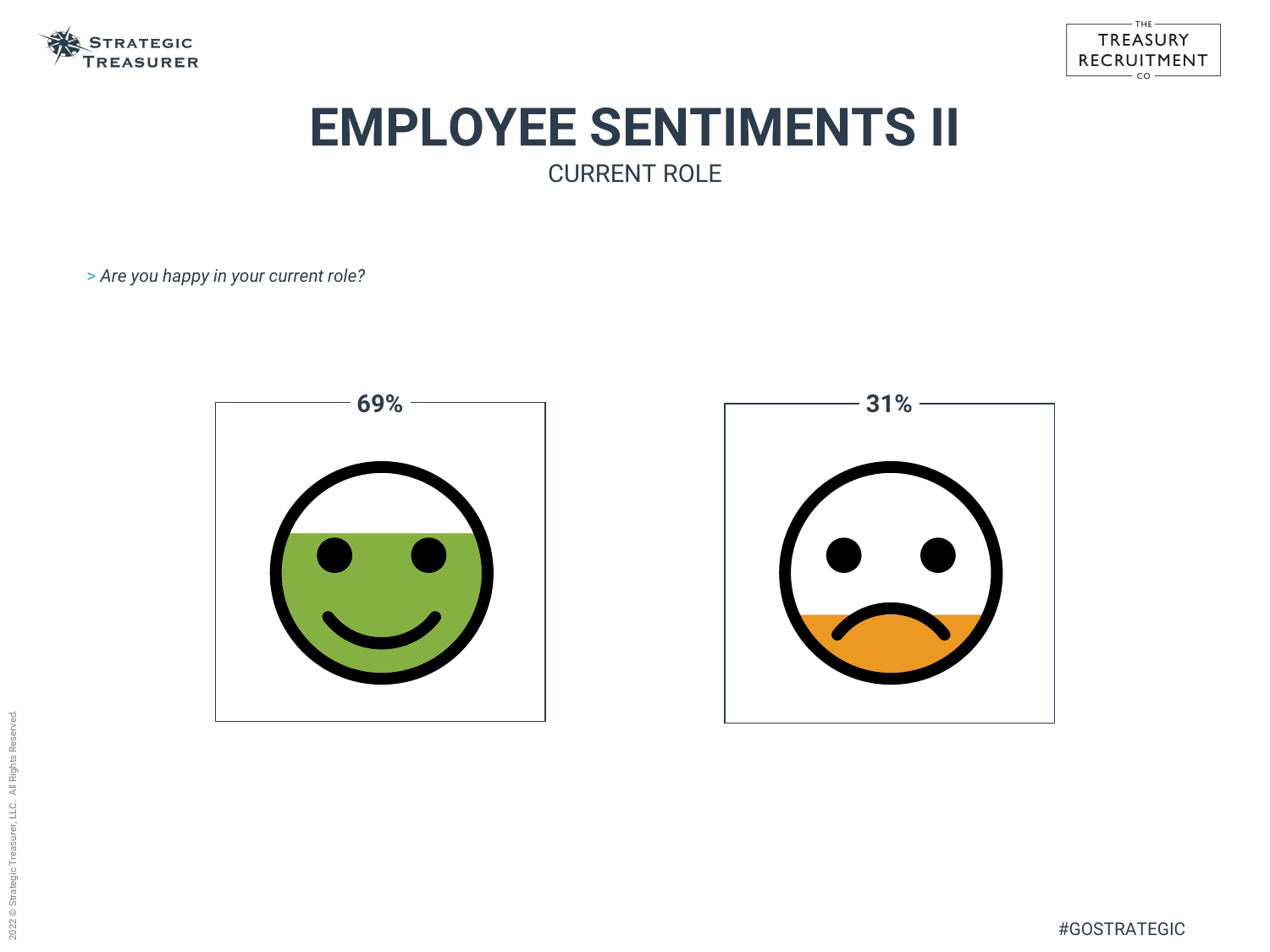





# **POLL QUESTION**



#### **What are the best parts of your work or work experience?**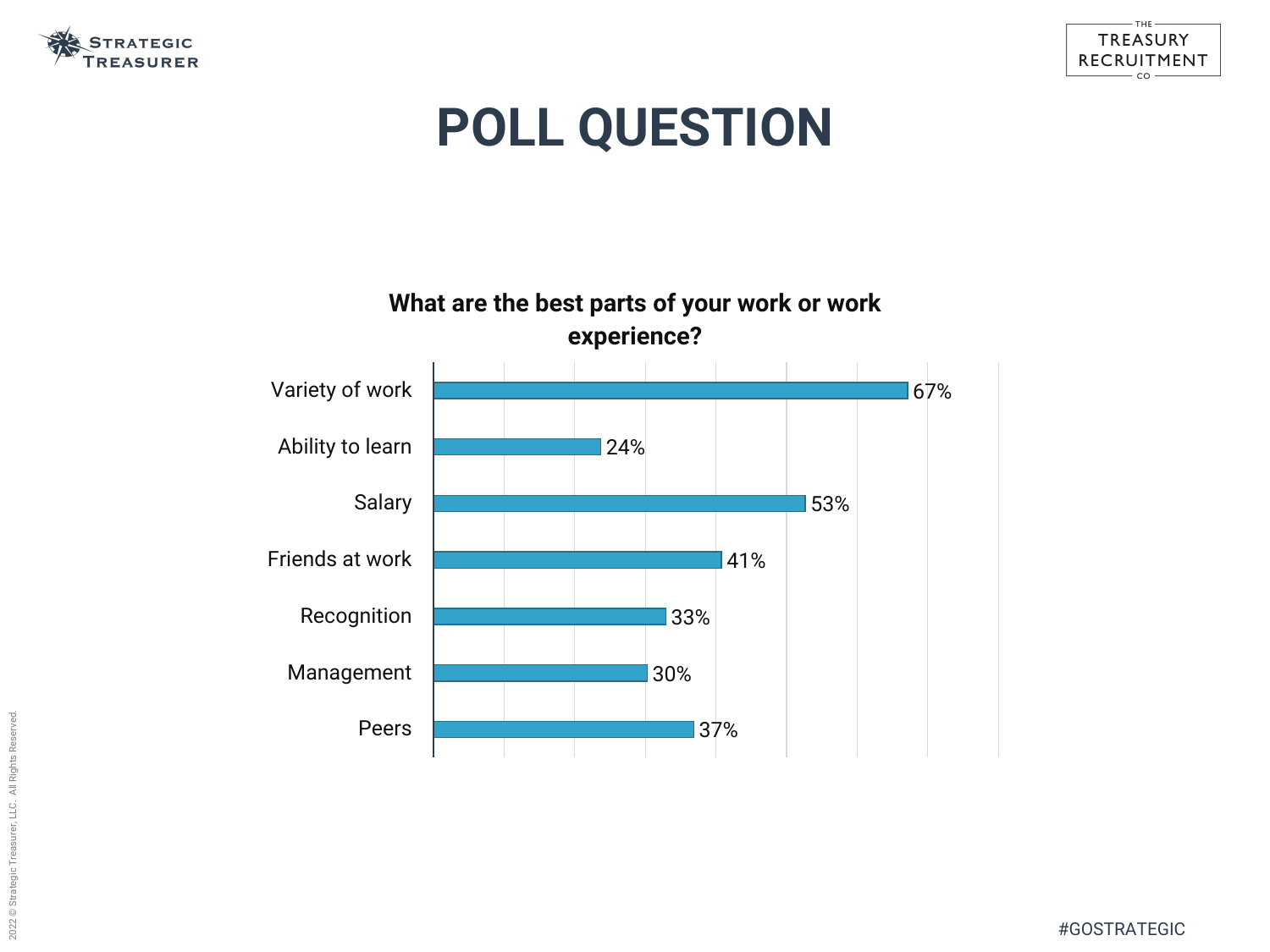



# **EMPLOYEE SENTIMENTS III SATISFIERS**

#GOSTRATEGIC

> *If you are happy, why?*

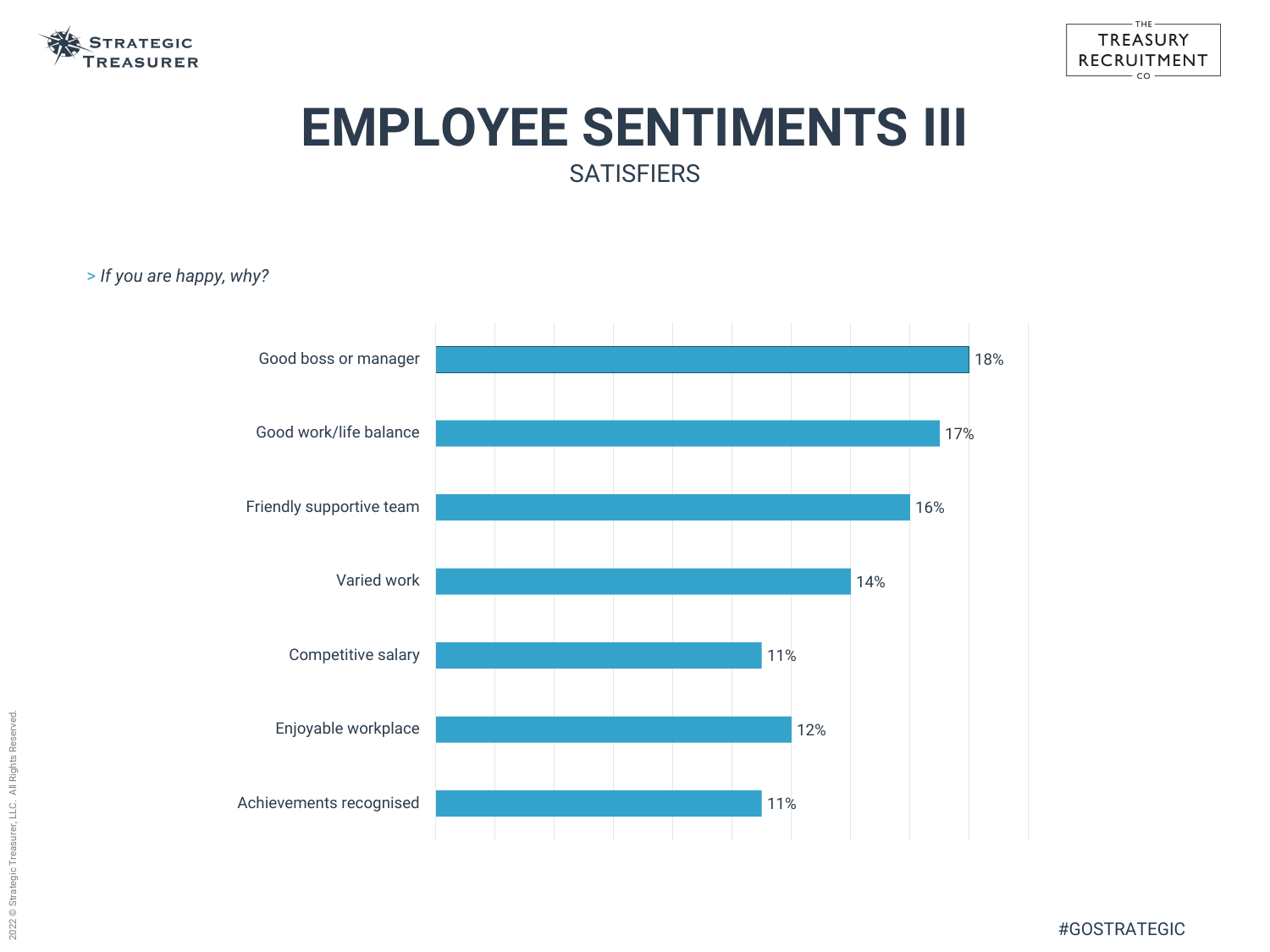

# **POLL QUESTION**



- Received unsolicited call for positions/opportunities Moved companies
	- Am still in the interview mode/process
- Had a conversation with my boss about an increase in… I am happy where I am I am open to moving

### **The following are true about me over the past THREE months:**



Lost people to non-work Lost people to other companies Have been "ghosted" by new hires who never show Have countered employees who put in their notice Hired for new positions Currently have open positions





#### **The following is true about my department over the past year:**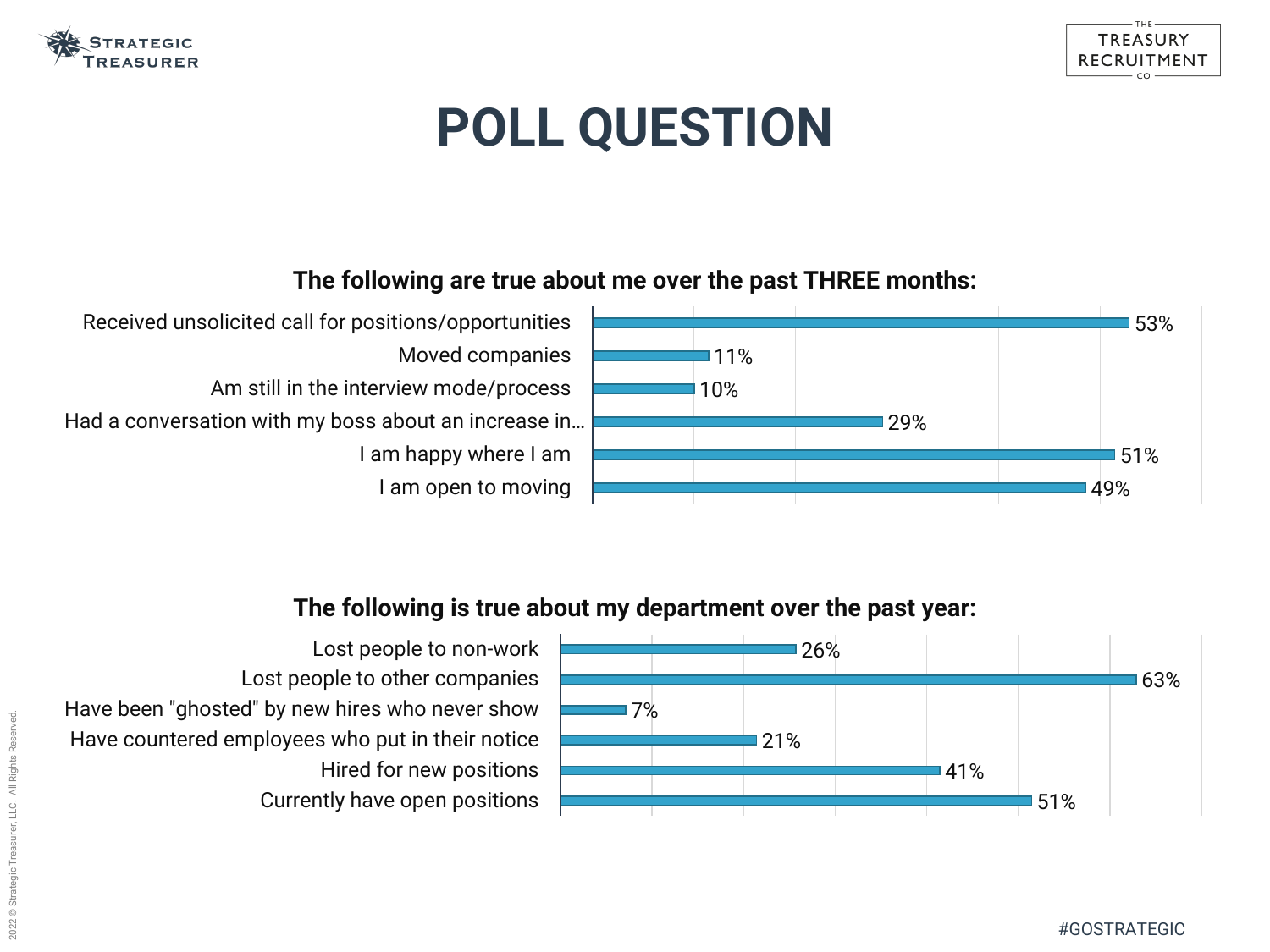



# **EMPLOYEE SENTIMENTS IV DISSATISFIERS**

#GOSTRATEGIC

> *If you are unhappy, why?*

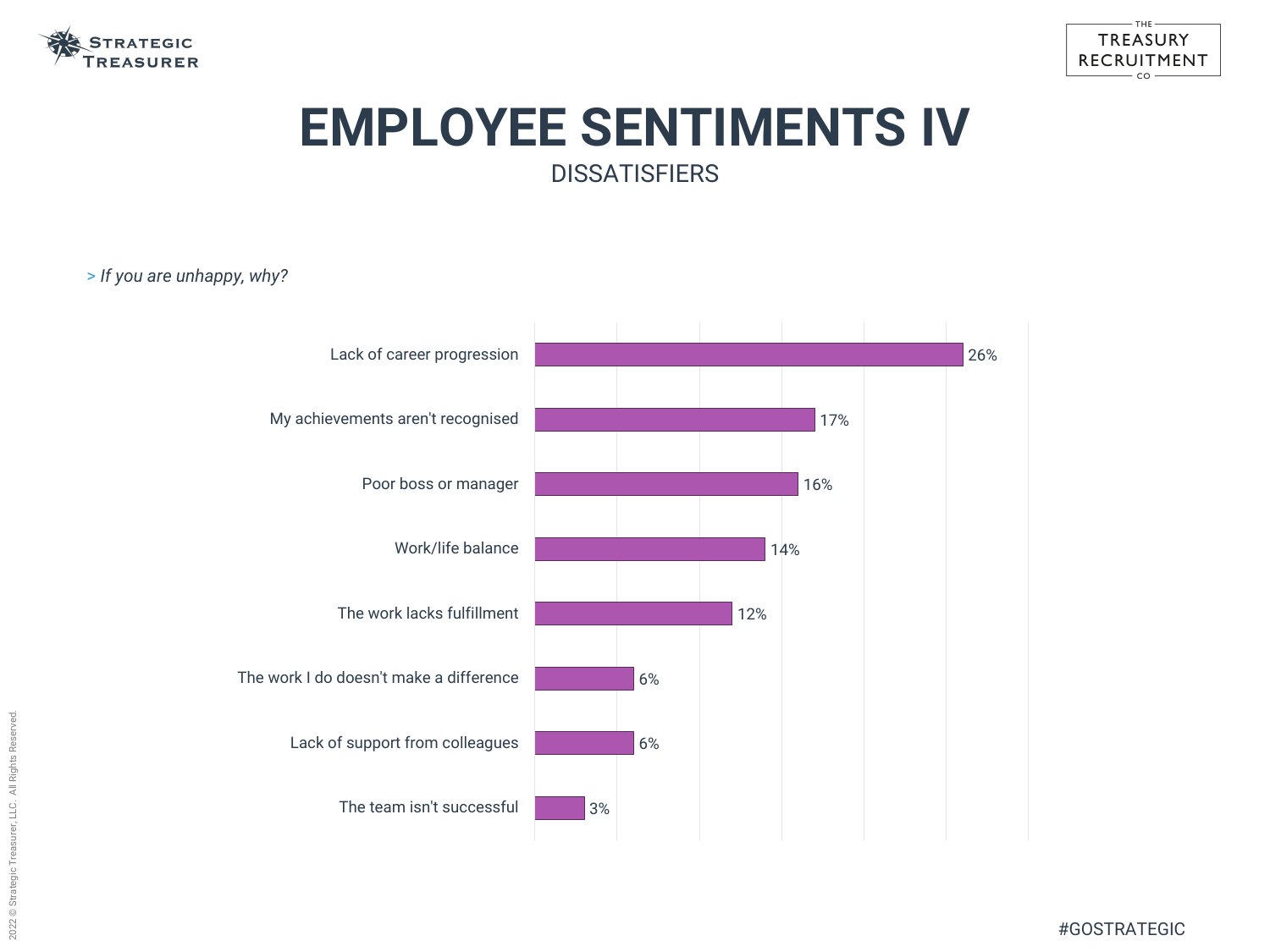

# **AROUND THE WORLD** OVERALL TRENDS AND IMPLICATIONS



The number of opportunities is on the rise.



Compensation is trending upwards.



Competition for positions is increasing.



Understanding all dimensions of total compensation is more important than ever.



There are many dimensions to employee happiness, including a good boss, doing work that matters, and a friendly/supportive team.



People value time in the office and a hybrid working arrangement.

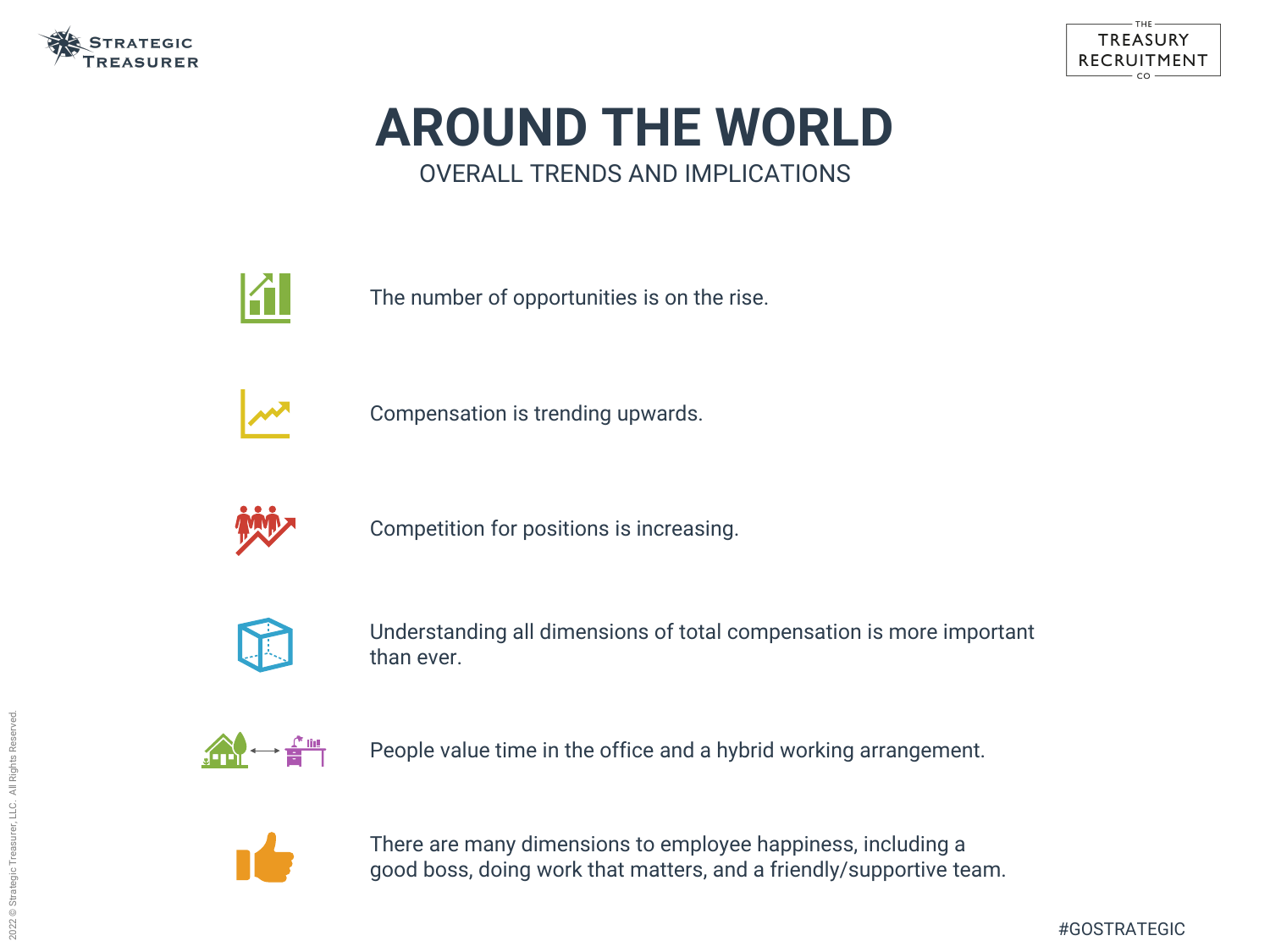





## **FINAL THOUGHTS** POINTS TO CONSIDER